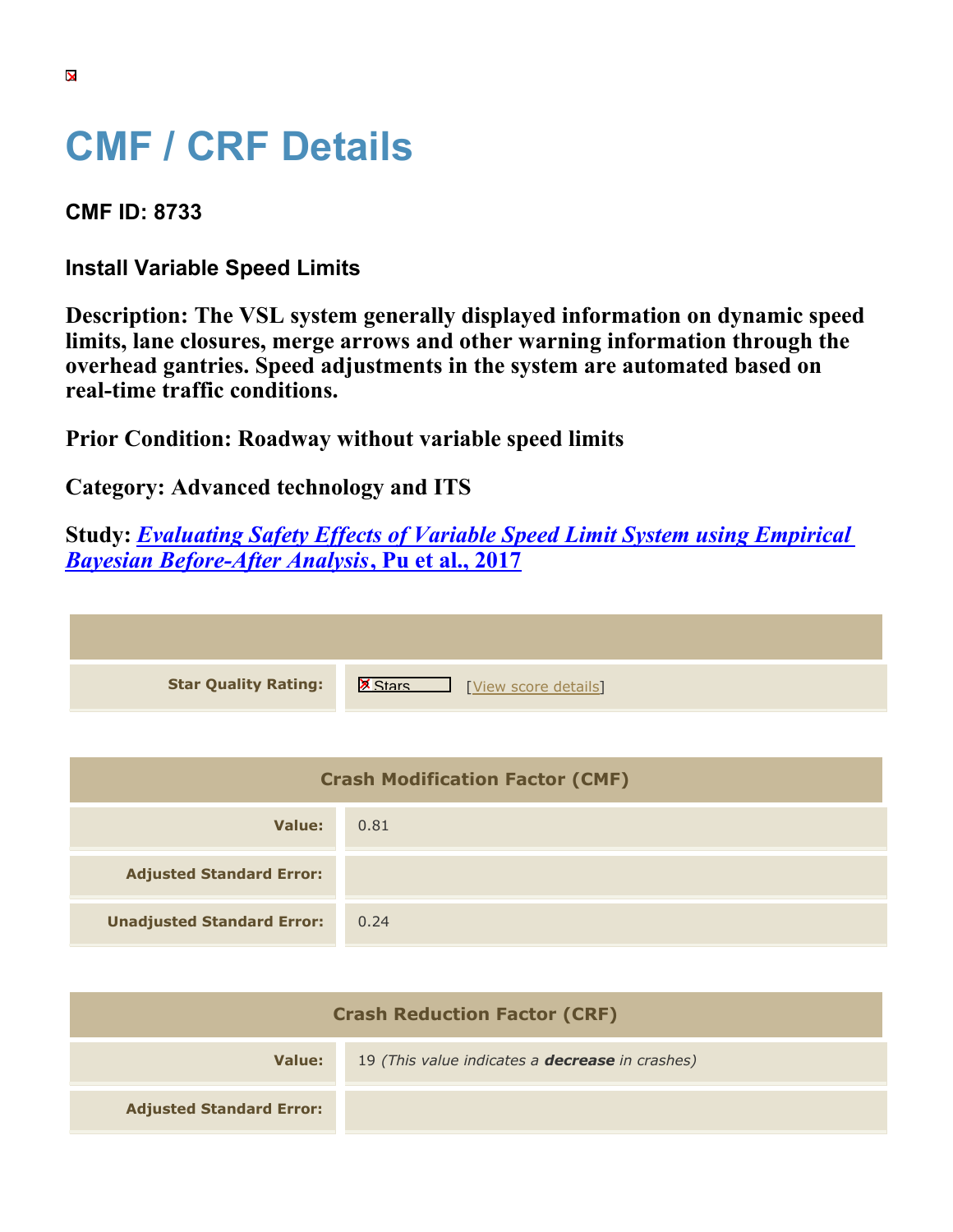| <b>Applicability</b>       |                               |
|----------------------------|-------------------------------|
| <b>Crash Type:</b>         | All                           |
| <b>Crash Severity:</b>     |                               |
| <b>Roadway Types:</b>      | Principal Arterial Interstate |
| <b>Number of Lanes:</b>    | $\,8\,$                       |
| <b>Road Division Type:</b> | Divided by Median             |
| <b>Speed Limit:</b>        | $>40$                         |
| <b>Area Type:</b>          | Urban                         |
| <b>Traffic Volume:</b>     |                               |
| <b>Time of Day:</b>        | All                           |

## *If countermeasure is intersection-based*

| <b>Intersection Type:</b>         |  |
|-----------------------------------|--|
| <b>Intersection Geometry:</b>     |  |
| <b>Traffic Control:</b>           |  |
| <b>Major Road Traffic Volume:</b> |  |
| <b>Minor Road Traffic Volume:</b> |  |

| <b>Development Details</b>      |              |
|---------------------------------|--------------|
| <b>Date Range of Data Used:</b> | 2007 to 2012 |
| <b>Municipality:</b>            | Seattle      |
| State:                          | <b>WA</b>    |